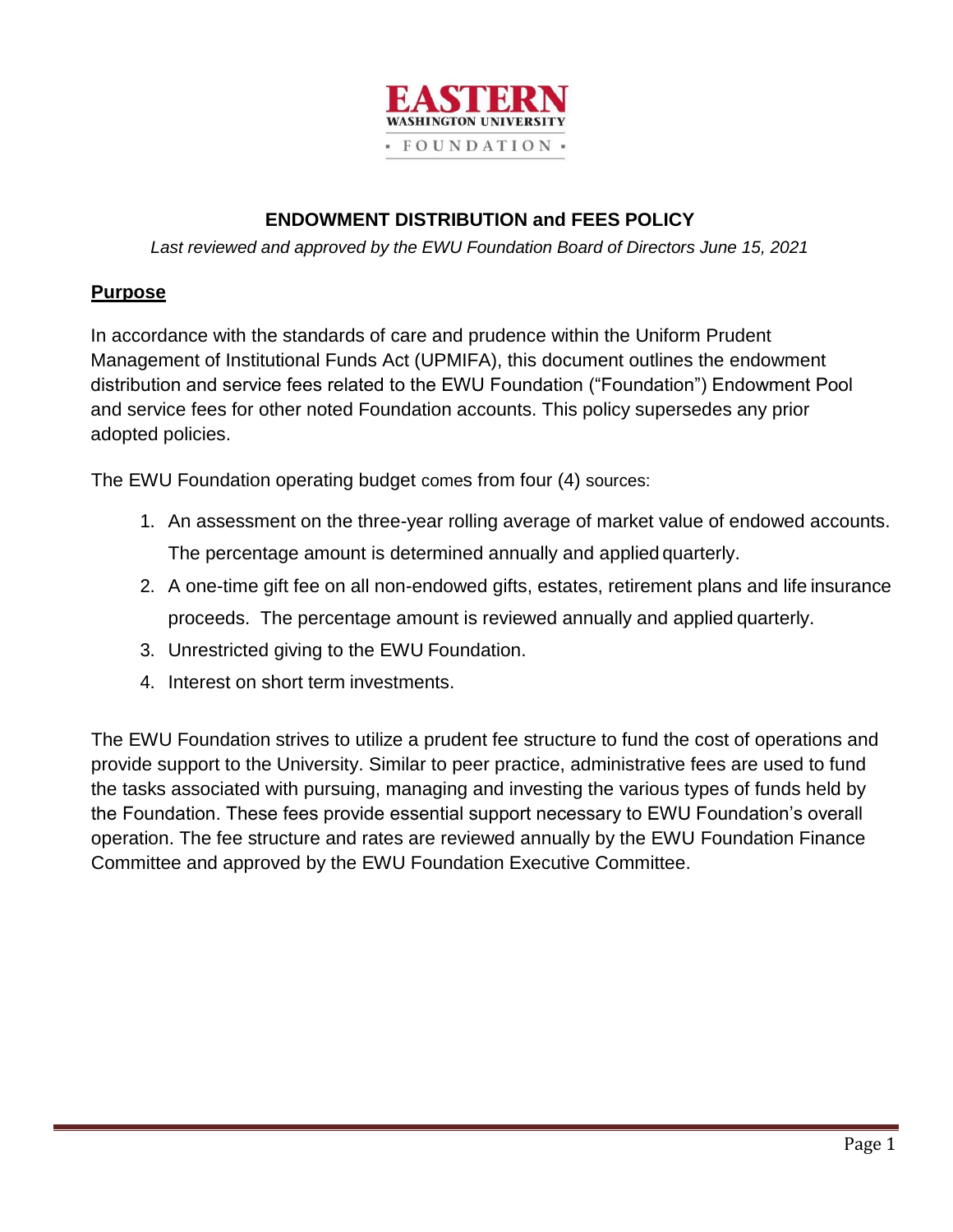### **Endowed Funds Distribution and Assessment**

The distribution rate will be reviewed by the EWU Foundation Finance Committee and approved by the EWU Foundation Executive Committee annually in the fall of each year, balancing the two opposing claims - the need for current students, and the obligation to preserve and grow the endowment for future students.

The distribution rate will be calculated monthly as a percentage of the fair market value using a three year rolling average of the unit value. This will be determined December 31, allowing financial aid and departments time to plan the use of the funds that will be available the following July 1. EWU Foundation practice does not allow for distribution from endowed accounts that are "underwater".

Earnings available for expenditure will be transferred into a holding account and, if not allocated immediately, will be invested with the Foundation's short-term investments. If not allocated by the end of the year, the remaining distribution will be added to respective account's principal, unless the endowment agreement specifies otherwise.

Distribution from new endowment funds may begin only after the fund has reached the minimum amount required *and* has been invested for a full twelve months prior to the first distribution assessment in December.

A service fee is assessed to the Foundation endowment. The fee amount will be reviewed by the EWU Foundation Finance Committee and approved by the EWU Foundation Executive Committee annually in the fall of each year and will be assessed quarterly. This calculation will be based on the 36 month rolling average of the endowment's market value. For the December calculation the fee assessment will happen after earnings identified for distribution have been removed but not yet allocated.

|    | Assess Fee | <b>Transfer Fee</b> |  |  |  |
|----|------------|---------------------|--|--|--|
| Q1 | September  | October             |  |  |  |
| Q2 | December   | January             |  |  |  |
| Q3 | March      | April               |  |  |  |
| Q4 | June       | July                |  |  |  |
|    |            |                     |  |  |  |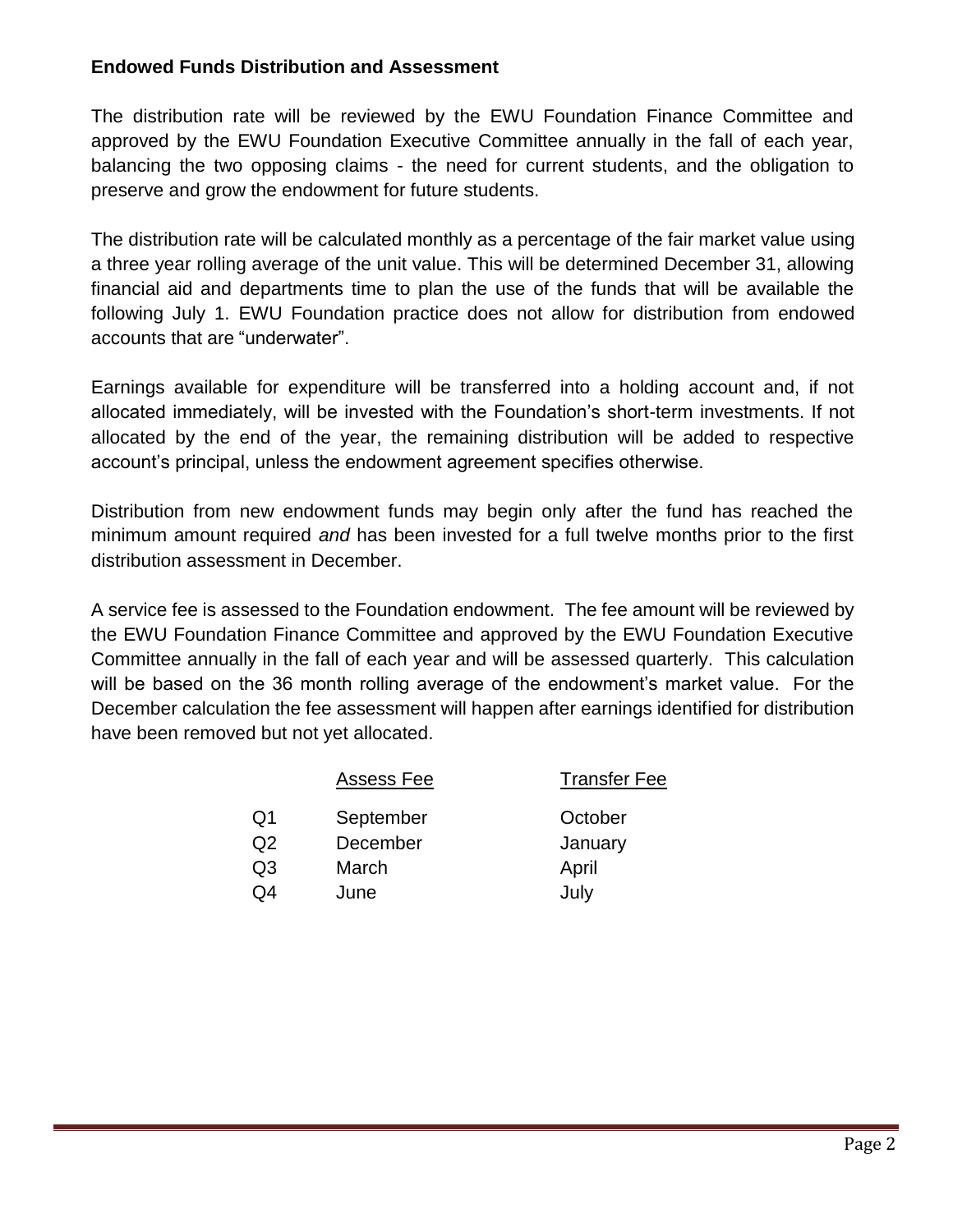### **Gift Fee on Non-Endowed Funds**

The approved gift fee is applied at the time of the gift. This fee is a national best practice and utilized to support fundraising operations on behalf of the university.

The Planned Gift Realization Assessment including estate gifts, retirement plan distributions and life insurance proceeds will follow the same Gift Fee on Non-Endowed Funds.

The EWU Foundation reserves the right to charge the Gift Fee on earned income.

#### **Historical Rates and Fees**

The historical record of the annual Endowment Distribution rate and Service fees applied have been approved by the EWUF Executive Committee as recorded on the attached Appendix A.

#### **Policy Historical Actions:**

Approved, Foundation Executive Committee – December 4, 2008 Amended and Approved, Foundation Executive Committee – October 21, 2010 Reviewed and Recommended, Foundation Finance Committee – April 27, 2011 Approved, Foundation Executive Committee – May 24, 2011 Amendment Board Adopted – July 8, 2011 Reviewed and Recommended, Finance Cmte. – Sept. 21, 2011 & Approved, Executive Cmte. – Oct. 24, 2011 Reviewed and Recommended, Finance Cmte. – Sept. 19, 2012 & Approved, Executive Cmte. – Jan. 15, 2013 Amendment Board Adopted – June 18, 2013 Amended and Approved, Finance Cmte – October 16, 2013 & Approved, Executive Cmte – Nov.19, 2013 Amendment Board Adopted – Dec 3, 2013 Amended and Approved, Finance Cmte – October 14, 2015 Amended and Approved Finance Cmte – April 13, 2016 Amendment Board Adopted – June 14. 2016 Reviewed and Recommended, Finance Committee – April 12, 2017 Reviewed and Recommended, Executive Committee – May 16, 2017 Amended and Approved – EWUF Board June 13, 2017 Amended and Recommended Finance Committee – July 26, 2017 Amended and Recommended Executive Committee – August 15, 2017 Amended and Approved – EWUF Board September 5, 2017 Amended and Approved Finance Cmte – April 18, 2018 Reviewed and Recommended Executive Committee – May 15, 2018 Amendment Board Adopted – June 12, 2018 Amended and Recommended Finance Committee – February 7, 2020 Amended and Recommended Executive Committee – February 11, 2020 Amendment Board Adopted – April 7, 2020 Amended and Approved, Finance and Audit Cmte – May 4, 2021 Reviewed and Recommended, Executive Committee – May 18, 2021 Amendment Board Adopted – June 15, 2021